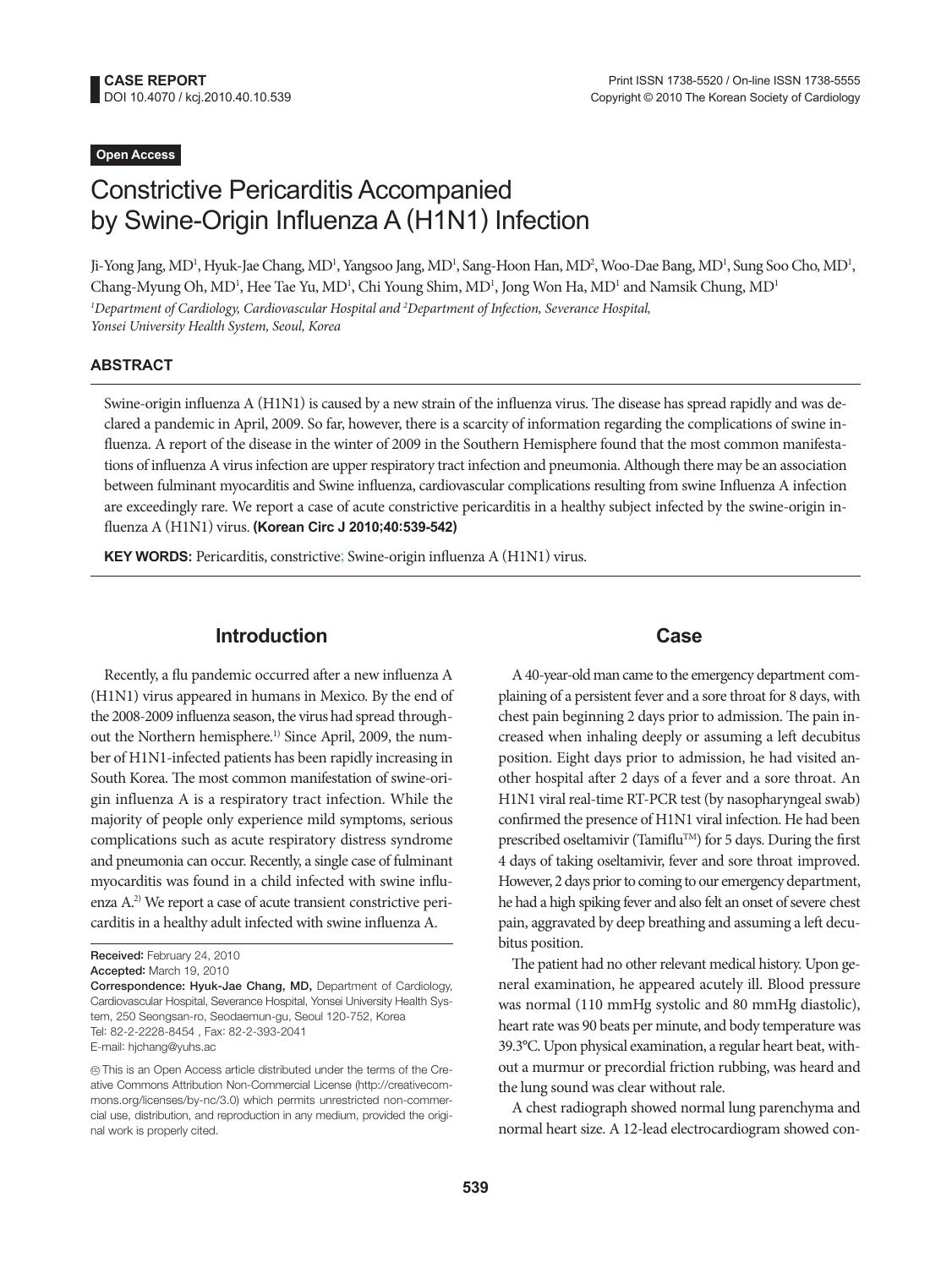cave ST segment elevation in the range of V2 to V5 pre-cordial leads (Fig. 1). Laboratory investigations upon admission revealed active inflammation with myocardial injury: white blood cell count 25,500/L (neutrophil 88.7%); C-reactive protein, 303 mg/L (0-8 mg/L); Creatine phosphokinase, 30 IU/ L (44-245 IU/L); Creatine phosphokinase-MB, 1.77 ng/mL (0.0-5.0 ng/mL); troponin-T, 0.186 ng/mL (0.0-0.1 ng/mL); and normal chemistry profile and liver function tests. Blood culture was sterile.

A transthoracic echocardiogram revealed a small pericardial effusion without evidence of hemodynamic compromise. There was no discernible regional wall motion abnor-



**Fig. 1.** Electrocardiogram in acute pericarditis. Diffuse ST segment elevation (A) 8 days after hospitalization, normalized ST segment (B).



**Fig. 2.** Mitral inflow pulse wave Doppler recording in constrictive pericarditis along with simultaneous recording of respiration. Onset of inspiration at upward deflection and onset of expiration at downward deflection.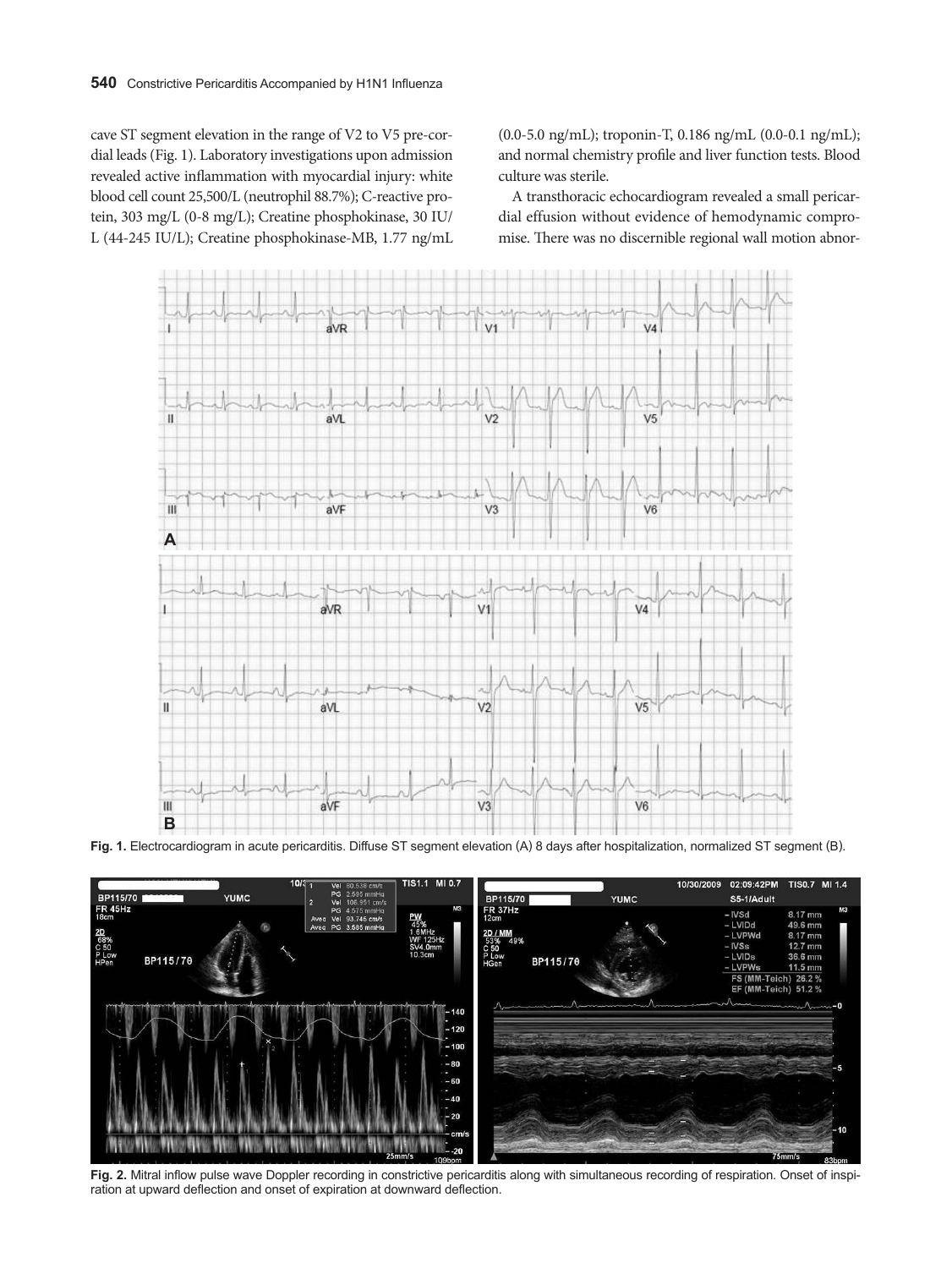

**Fig. 3.** Computed tomogram of the chest showing increased pericardial thickness and pleural effusion. Minimal pericardial effusion without calcification on computer tomography which resolved after 2 months of medical treatment. A: at admission. B: after treatment.

mality, but abnormal septal wall motion and respiratory variation (>25%) in the mitral E velocity suggested constrictive physiology (Fig. 2). Chest computed tomography also revealed a small pericardial effusion with increased pericardial thickness (Fig. 3).

The patient was started on aspirin (100 mg qd), ibuprofen (200 mg tid) and empirical antibiotics. After 5 days of treatment, the patient showed clinical improvement and the elevated ST segment was normalized (Fig. 1). The patient had an intermittent spiking fever every three to four days after clinical improvement, so a low-to-medium dose of steroid (prednisolone 10 mg once daily) was added for consideration of transient constrictive pericarditis. After administration of prednisolone, the spiking fever was subsequently resolved and a follow-up echocardiogram and computed tomography showed a complete resolution of the pericardial effusion and constrictive physiology (Figs. 2 and 3). The patient was discharged with the same oral medication. No clinical evidence of recurrence was found during the 3 month follow-up period.

# **Discussion**

Influenza A virus has a trend towards antigen shift, leading to influenza pandemics generally occurring every 30 to 40 years; it has been nearly 40 years since the last one (1968- 1969). When bird flu was discovered in Hong-Kong in 1997, the World Health Organization (WHO) warned of a possible human influenza pandemic.<sup>3)</sup> Since that time, intermittent mutations of influenza A virus were reported; however, none of these led to a human pandemic. In March, 2009, a novel strain of swine-origin influenza A (H1N1) caused human infection, but it was not confirmed that this novel influenza virus could transfer from person-to-person.

On April 15th and 17th, 2009, the Centers for Disease Control and Prevention confirmed the first two cases of human infection with pandemic influenza virus in the United States. On April 25th, 2009, the WHO declared a world-wide emergency caused by respiratory disease. Influenza virus spread rapidly from person-to-person and the WHO declared a global flu pandemic on June 11th, 2009. As of November 20th, 2009, H1N1 has infected 526,060 patients worldwide and killed 6,770.4) According to domestic South Korean statistics, H1N1 has infected 57,606 patients and killed 104 patients.<sup>5)</sup> Infection may rapidly increase during the winter because of low group-acquired immunity.

Common features of seasonal influenza A include fever, cough, sore throat, myalgia, pneumonia, asthma, and bronchitis. However, the range of complications from swine-origin influenza virus is not well known. According to reports of hospitalized patients with H1N1 influenza in the United States from April to June, 2009, the most common complication from influenza was pneumonia (40% of patients), $6$  followed by bacterial co-infection and acute respiratory distress syndrome. Four children in Texas with pandemic H1N1 influenza A had seizures, but all four recovered fully.<sup>7)</sup>

Although some case reports noted myocarditis with seasonal influenza<sup>8-10)</sup> and a single report of fulminant myocarditis associated with Swine influenza was discovered in a child February 10, 2010, constrictive pericarditis during swine Influenza A infection hads not been reported. The development of constrictive hemodynamics and its subsequent resolution with medical therapy was first described as transient constrictive pericarditis by Sagrista-Sauleda et al.<sup>11)</sup> in 1987. Constrictive pericarditis is diagnosed by specific findings in echocardiography<sup>12)13)</sup> and cardiac MRI.<sup>14)</sup> The pathophysiology of transient constrictive pericarditis is not clearly confirmed but may be due to transient thickness and loss of elasticity caused by inflammation, fibrin deposition, and edema.14) The definitive treatment for constrictive pericarditis is pericardiectomy,<sup>15)</sup> but according to Haley et al.<sup>16)</sup> transient constrictive pericarditis can be resolved in 3 months by conservative medical treatment, including NSAIDs or steroids. If constrictive pericarditis is indicated in a hemodynamically stable patient, medical treatment should be considered over pericardiecto